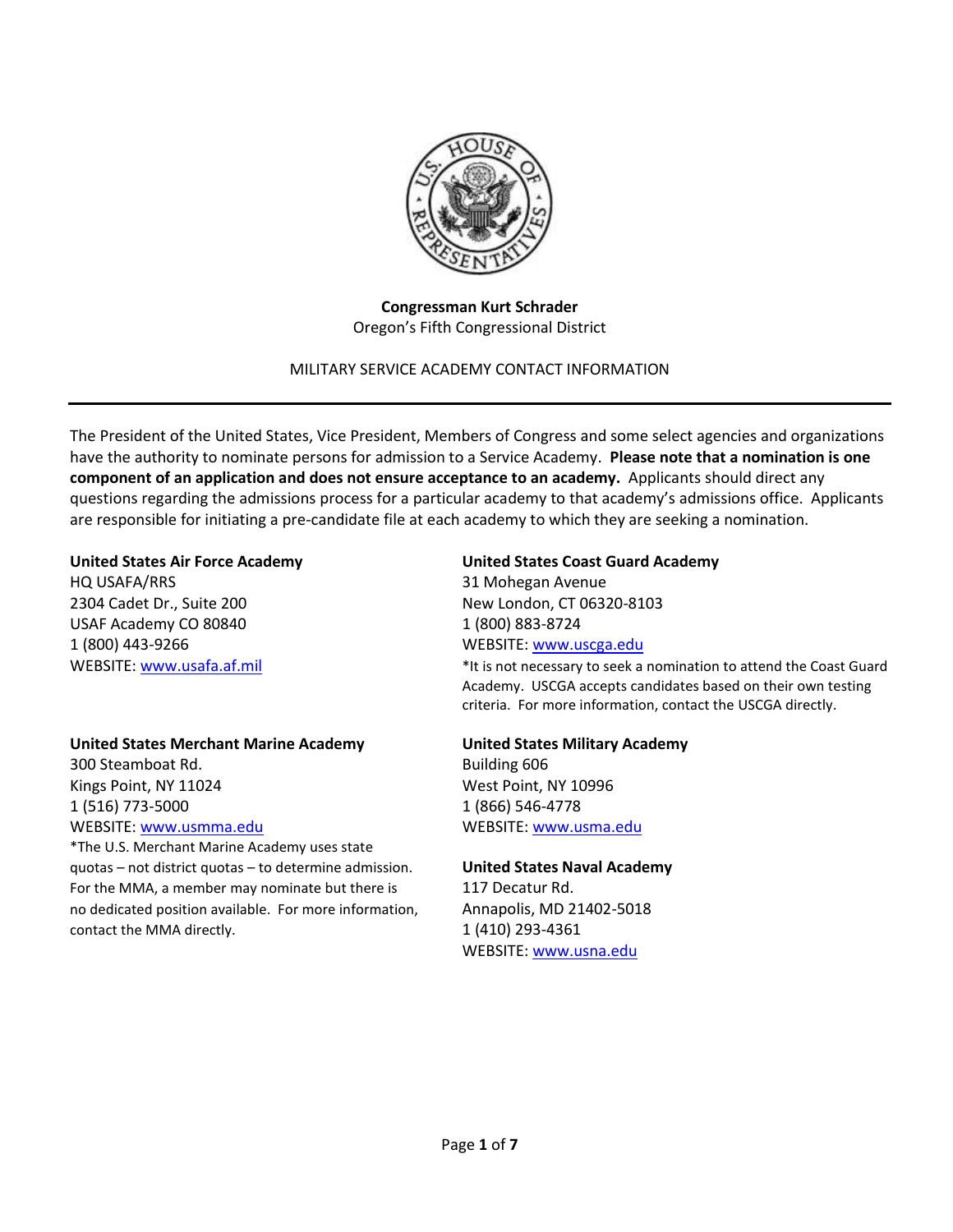

**Congressman Kurt Schrader** Oregon's Fifth Congressional District APPLICATION MATERIALS

In order for Congressman Schrader to fairly evaluate all candidates for nomination to academies, all application materials must be received by **December 15, 2015.** It is highly recommended that candidates for nomination make copies of application materials before sending. All materials should be directed to the following address:

> Congressman Kurt Schrader ATTN: Academy Nomination Coordinator 544 Ferry Street. SE Suite #2 Salem, OR 97301

### **Materials:**

**Letter Requesting Nomination** - Please provide a written request for a nomination from Congressman Schrader with your signature and contact information. Please include which academies you wish to attend and why you wish to attend the academies.

**Application for Nomination** - Please complete and return the enclosed application.

**Letters of Recommendation** - Please submit at least two letters of recommendation from people not related to you in addition to the Counselor's letter of recommendation. Letters should come from a high school administrator, teacher community leader or other individuals who can assess your intellect, character and suitability for military service. These may be given to you in sealed envelopes or sent directly to the congressman's district office.

**Counselor's Form and Letter of Recommendation** - Please deliver the Counselor Form to your high school guidance counselor and have them send the completed form and a letter of recommendation directly to the congressman's district office. Please insure counselor's letter includes disciplinary history.

**Note**: Current active duty military members requesting nomination may submit their most current Enlisted Evaluation Report or Officer Evaluation Report in lieu of the Counselor's Form and Counselor's letter of recommendation.

**Official Transcripts** - Please order a copy of your official transcripts to be sent directly from your High School (or college) to the congressman's district office.

**Standardized Tests Results** - Have your SAT or ACT scores sent directly from the testing services to the congressman's district office. The SAT code for Congressman Schrader's office is 4708, and the ACT code is 7631.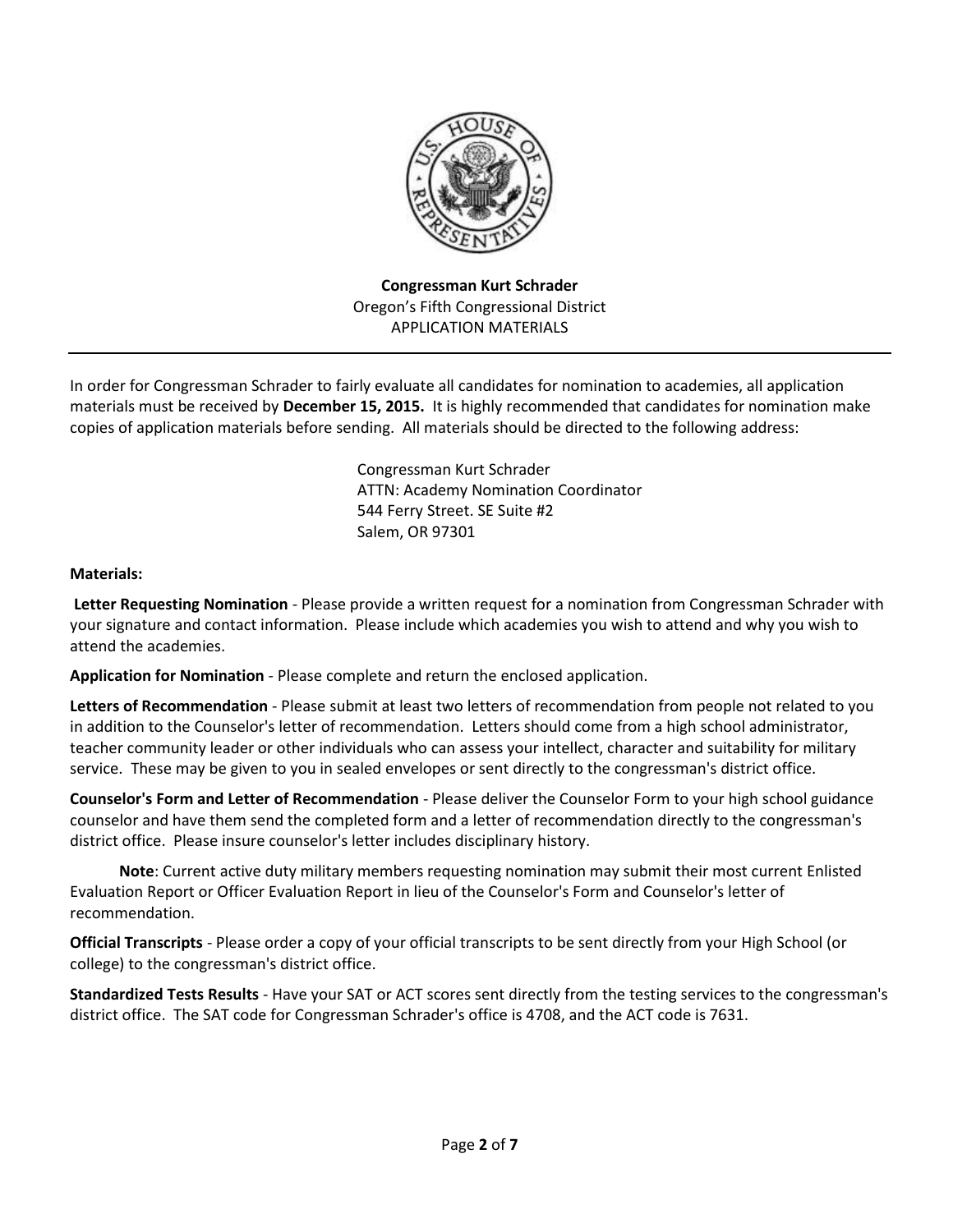

## **Congressman Kurt Schrader** Oregon's Fifth Congressional District

# ELIGIBILITY REQUIREMENTS

In order for your application materials to be considered for a nomination, you must meet the eligibility requirements of the academy or academies for which you are seeking a nomination. In general, applicants must meet the following requirements as of July  $1<sup>st</sup>$  of the year of admission to the Academy:

| Age:                   | The candidate must be at least 17 years of age but less than 23 years of age (West Point,<br>Air Force Academy, Coast Guard Academy, Naval Academy) OR at least 17 years of age but<br>less than 25 years of age (Merchant Marine Academy). |
|------------------------|---------------------------------------------------------------------------------------------------------------------------------------------------------------------------------------------------------------------------------------------|
| Citizenship:           | The candidate must be a United States citizen, either by birth or naturalization.                                                                                                                                                           |
| <b>Marital Status:</b> | The candidate must not be married, pregnant or have a legal obligation to support a child<br>or children.                                                                                                                                   |
| <b>Domicile</b>        | The candidate's permanent residence must be in Oregon's Fifth Congressional District. For<br>military members applying for nomination, Home of Record must be in Oregon's Fifth<br>Congressional District.                                  |

*\*\*For information about exceptions to the above criteria, or requirements not listed, please contact the academy to which you are applying.*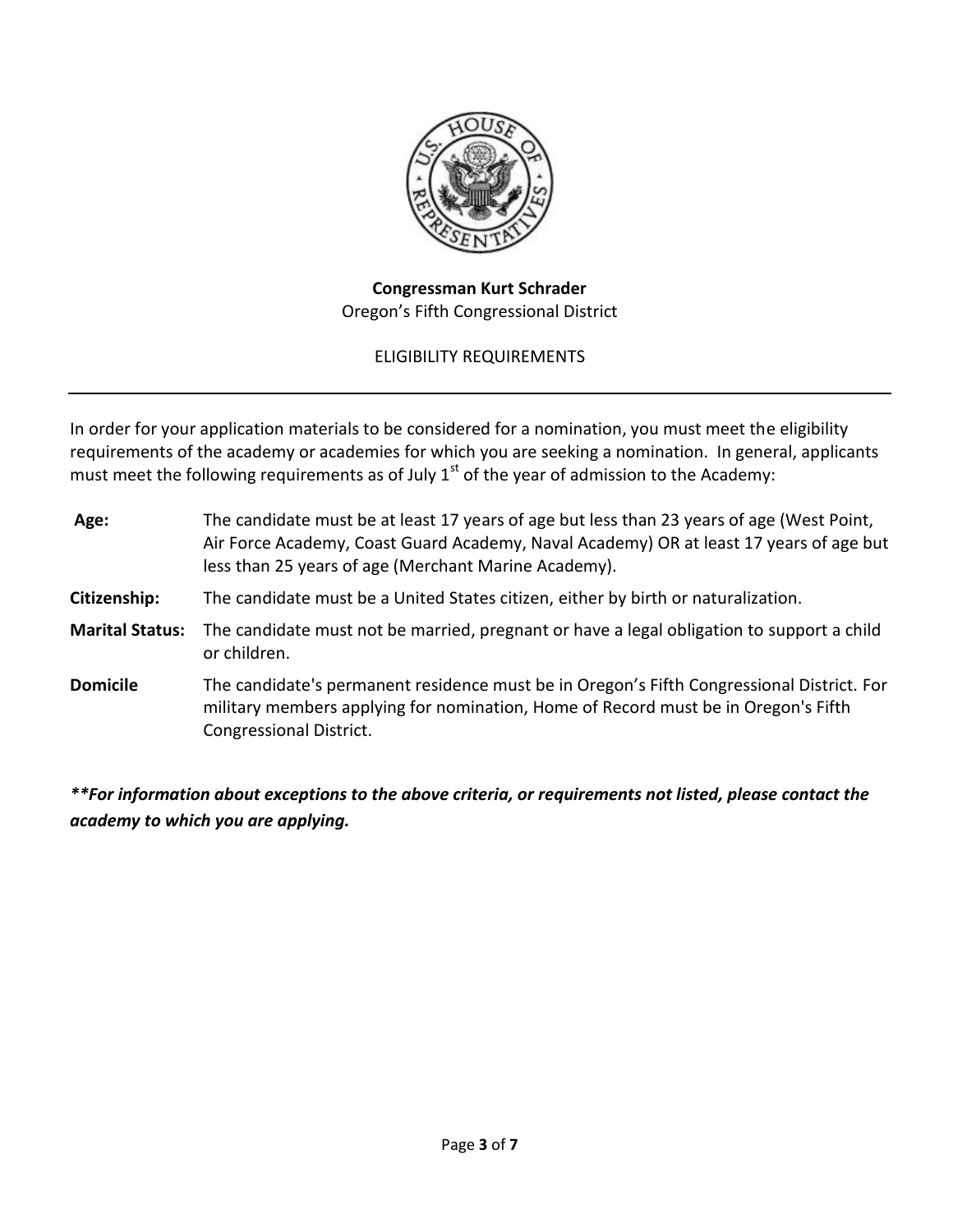# **Application for Nomination to US Service Academies**

Congressman Kurt Schrader's Office, Oregon' s 5th Congressional District

| Please Type or Print clearly |  |  |  |  |  |
|------------------------------|--|--|--|--|--|
|------------------------------|--|--|--|--|--|

| 1. Name:                                                                                   |                                                                    |                                                                                                                                                                                                                                |               |
|--------------------------------------------------------------------------------------------|--------------------------------------------------------------------|--------------------------------------------------------------------------------------------------------------------------------------------------------------------------------------------------------------------------------|---------------|
| Last Name                                                                                  |                                                                    | <b>First Name</b>                                                                                                                                                                                                              | Middle Name   |
| 2. Permanent Home Address:<br>(Home of Record)                                             |                                                                    |                                                                                                                                                                                                                                |               |
|                                                                                            | Street                                                             |                                                                                                                                                                                                                                |               |
|                                                                                            |                                                                    |                                                                                                                                                                                                                                |               |
|                                                                                            | City                                                               | Zip Code                                                                                                                                                                                                                       | County        |
| Phone:                                                                                     | Home                                                               |                                                                                                                                                                                                                                | Cell          |
| E-Mail:                                                                                    |                                                                    |                                                                                                                                                                                                                                |               |
|                                                                                            |                                                                    |                                                                                                                                                                                                                                | Male   Female |
| 4. Current Address :                                                                       |                                                                    |                                                                                                                                                                                                                                |               |
| (If living away from home)                                                                 | Unit (current military)                                            |                                                                                                                                                                                                                                |               |
|                                                                                            | Street                                                             |                                                                                                                                                                                                                                |               |
|                                                                                            | City                                                               | Zip Code                                                                                                                                                                                                                       | County        |
| 5. Name of Parent(s):<br>or Legal Guardian(s)                                              | <u> 1980 - Johann John Stein, mars an deutscher Stein († 1901)</u> |                                                                                                                                                                                                                                |               |
| 6. Date of Birth:                                                                          |                                                                    | $\frac{1}{\text{MM}}$ $\frac{1}{\text{DD}}$ $\frac{1}{\text{WW}}$ Age on June 1st of this Year $\frac{1}{\text{MW}}$                                                                                                           |               |
| 7. High School                                                                             |                                                                    |                                                                                                                                                                                                                                |               |
|                                                                                            |                                                                    | Address: Analysis and the contract of the contract of the contract of the contract of the contract of the contract of the contract of the contract of the contract of the contract of the contract of the contract of the cont |               |
|                                                                                            |                                                                    |                                                                                                                                                                                                                                |               |
| 8. Expected date of Graduation: $\frac{1}{\sqrt{M}} \frac{1}{\sqrt{M}} \frac{1}{\sqrt{M}}$ |                                                                    |                                                                                                                                                                                                                                |               |
| 9. Indicate academy preference with 1st, 2nd, 3rd and 4th choices:                         |                                                                    |                                                                                                                                                                                                                                |               |
|                                                                                            |                                                                    | US Military Academy (West Point)                                                                                                                                                                                               |               |
|                                                                                            |                                                                    | US Air Force Academy (Colorado Springs)                                                                                                                                                                                        |               |
|                                                                                            |                                                                    | US Naval Academy (Annapolis)                                                                                                                                                                                                   |               |
|                                                                                            |                                                                    | US Merchant Marine Academy (Great Neck)                                                                                                                                                                                        |               |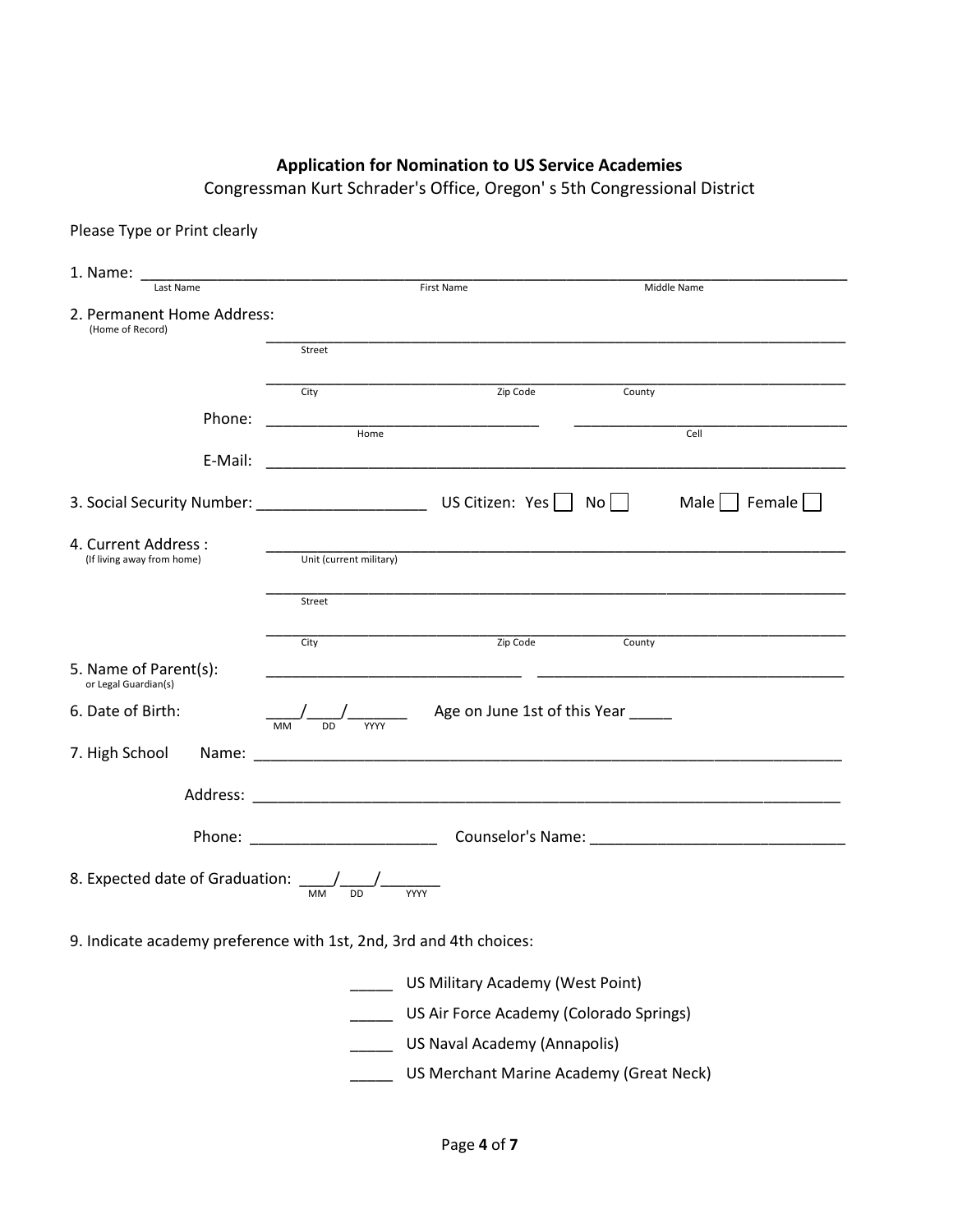Important Note: In order to be considered for an academy nomination, you must be registered with all academies you wish to be considered for nomination by the nomination deadline. If you do not appear as an applicant on the academy web site, you will be disqualified from nomination by this office.

10. Briefly describe involvement in school activities. You may use a separate sheet as needed.

Interscholastic Sports:

School and Class Offices held:

Performing Arts (i.e., Band, Drama, Chorale):

**Other Important Activities:** 

Submit completed nomination packet, no later than December 15, 2015 to:

Congressman Kurt Schrader Attn: Nomination Coordinator 544 Ferry Street SE Suite #2 Salem, OR 97301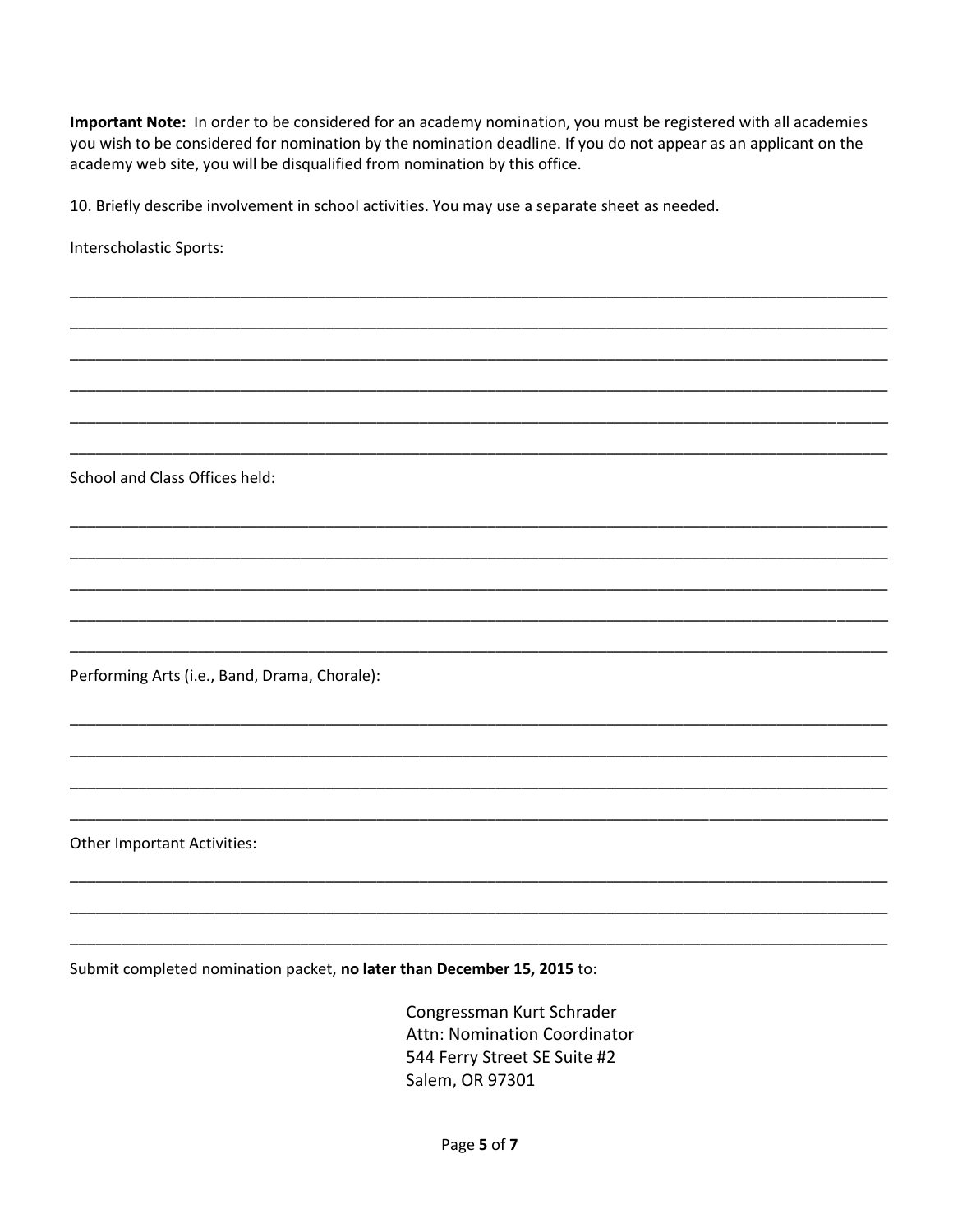### **UNITED STATES SERVICE ACADEMY ACADEMIC COUNSELOR'S RECOMMENDATION FORM CONGRESSMAN KURT SCHRADER** To be completed by applicant's Counselor

| <b>Student's Name:</b> |       |        |      |
|------------------------|-------|--------|------|
|                        | First | Middle | Last |
|                        |       |        |      |
| Name of School:        |       |        |      |

*Your comments will be kept confidential. Please evaluate the student by placing an X on the line that best describes the student's performance in that area as compared to all other college bound students you have observed (i.e., "In this category, does the student rank in the top 1%, top 5%, top 10%, top 25%, or top 50% of all college bound students that I have observed?")*

|                                              | Top: | 1% | 5% | 10% | 25% | 50% |
|----------------------------------------------|------|----|----|-----|-----|-----|
| Ability to work under pressure               |      |    |    |     |     |     |
| <b>Respect for Authority</b>                 |      |    |    |     |     |     |
| Maturity                                     |      |    |    |     |     |     |
| Ability to work well with others             |      |    |    |     |     |     |
| Ability to lead others                       |      |    |    |     |     |     |
| Integrity                                    |      |    |    |     |     |     |
| Perseverance                                 |      |    |    |     |     |     |
| Competitiveness                              |      |    |    |     |     |     |
| Ability to adapt to new situations           |      |    |    |     |     |     |
| Ability to finish tasks unsupervised         |      |    |    |     |     |     |
| Ability to take instruction; "coach-ability" |      |    |    |     |     |     |

**GENERAL COMMENTS: (**Please note any circumstances or conditions that might enhance or impair this student's performance at an academy. Use the back of form or additional paper if necessary.

| Signature __                                                                   | Date                      |
|--------------------------------------------------------------------------------|---------------------------|
| <b>Print Name</b>                                                              | Title                     |
| Completed form due to the Congressman's office on or before December 15, 2015. |                           |
|                                                                                | Congressman Kurt Schrader |
|                                                                                | Attn: JD Baucom           |
|                                                                                | 544 Ferry St SE Suit #2   |
|                                                                                | Salem, OR 97301           |

*(503) 588-4479*